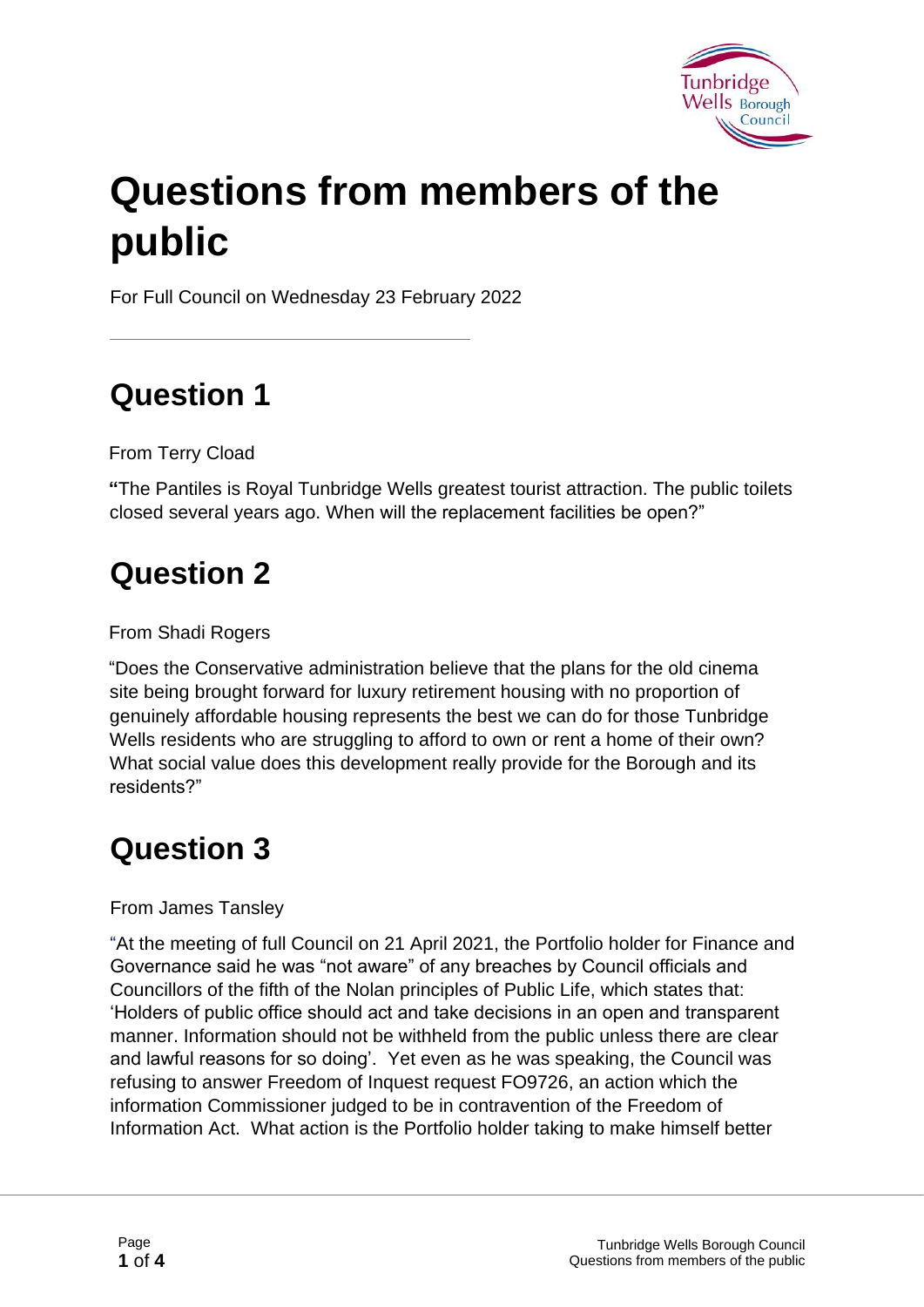aware that the Council is not wrongly withholding other information from the residents of the borough?"

#### **Question 4**

From Christopher Gerry

"Did the council adopt the Marmot review proposals in 2010 (Fair Society, Healthy Lives) as 75 per cent of other councils did?

If so what are the health outcomes related to alignment of council policy with improving health outcomes for Tunbridge Wells residents?

If the Marmot review was not adopted, what health improvements have we seen for Tunbridge Wells residents in terms of life expectancy, years spent in good health and per cent of residents living in relative and absolute poverty since 2010?"

## **Question 5**

From Shadi Rogers

"In a recent Facebook post replying to a resident on 26 December 2021, the Tunbridge Wells Conservatives account stated that affordable housing needs were being meet in the Borough because 100 flats on Knights Park, Sherwood ward were being provided by a housing association for £77,000. Given this is the cost of a 25% share of a 2bed property at a market value of £308,00, does the Portfolio Holder believe this is an affordable home for how income residents on a minimum wage in the Borough?"

#### **Question 6**

From James Tansley

"Between May 2019 and September 2021, the Council made payments to Eddie Lee for consultancy work relating to the ticketing system at the Assembly Hall Theatre. Please can the Council state Whether this contract went through the Council's normal tendering process, who authorised it and why it was not included on the Council's contracts register?"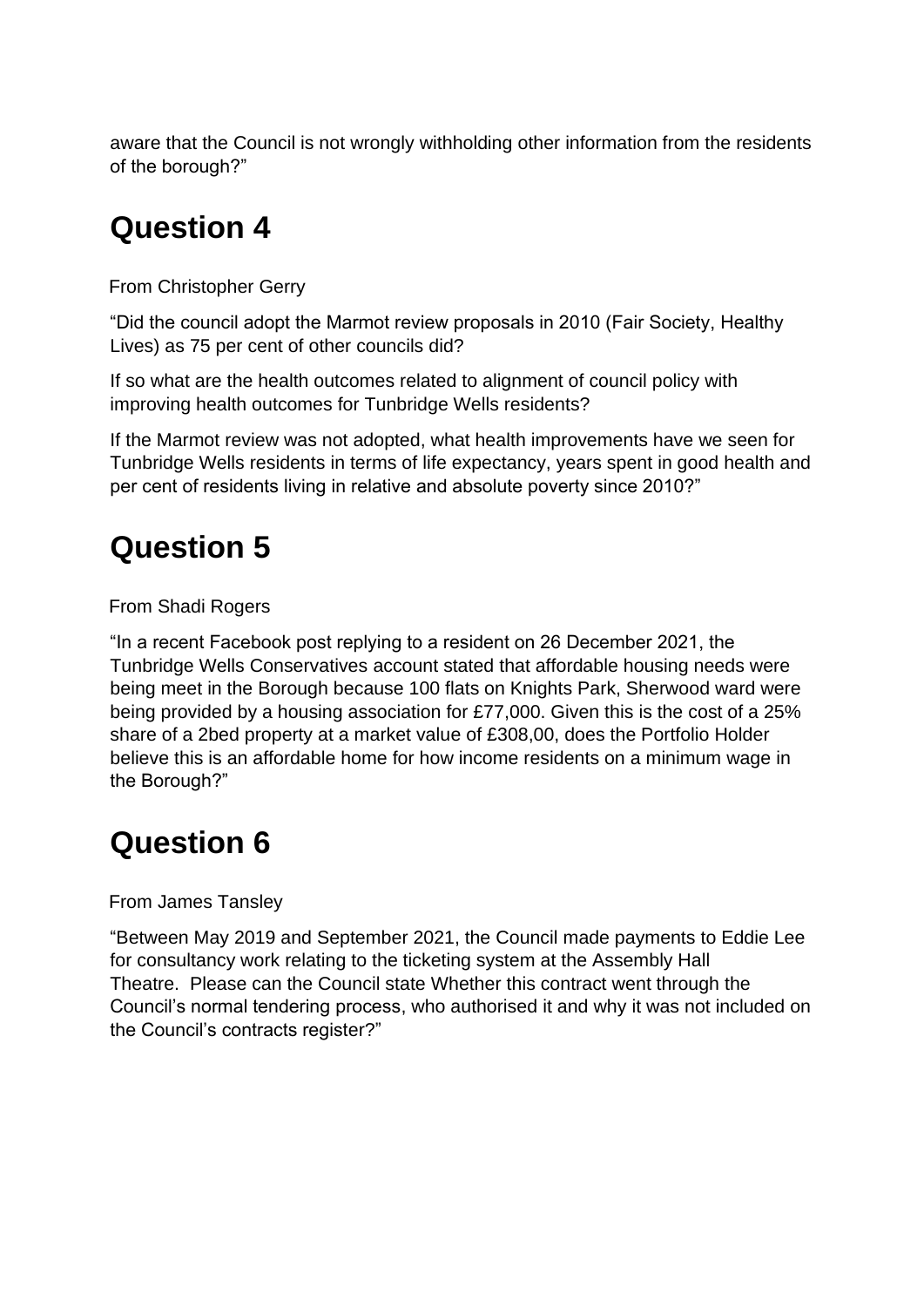#### **Question 7**

From James Tansley

"In response to Freedom of Information request FO9823, the Council said that, instead of spending £97,219.73 on 20 June 2018 for external training as stated on its website (to a supplier whose name it had redacted), it had in fact spent only £300. What was the reason this expenditure was overstated (by 32,307%), what steps has the Council taken to ensure that similar errors have not been made and how confident can residents be that other financial information published by the Council is accurate?"

#### **Question 8**

From James Tansley

"The 2020/21 budget stated: "Directors/ Heads of Services and Portfolio Holders have been busy trying to identify further efficiency options to reduce the cost of their services and to increase income". No information on any savings was provided.

The 2021/22 budget stated: "Directors/Heads of Services and Portfolio Holders have been busy trying to identify further efficiency options to reduce the cost of their services and to increase income. These discussions continue". No information on any savings was provided.

The draft 2022/23 budget presented to Cabinet in July stated: "Directors/ Heads of Services and Portfolio Holders have been busy trying to identify further efficiency options to reduce the cost of their services and to increase income. These are still in the discussion stage". No information on any savings was provided.

The latest version of the 2022/23 budget states: "Directors/Heads of Services and Portfolio Holders have been busy trying to identify further efficiency options" and then goes on to say, without providing any information on savings realised, that "the scope for further savings has been exhausted".

Why has the Council failed to identify any efficiency savings in the last three years, and on what basis does it conclude the scope for further savings has been exhausted?"

# **Question 9**

From James Tansley

"Given that, in FY 2020/21, salary scales for NHS front line staff increased on average by 2.95% (and less than 2% for those earning over £80,000), that the UK